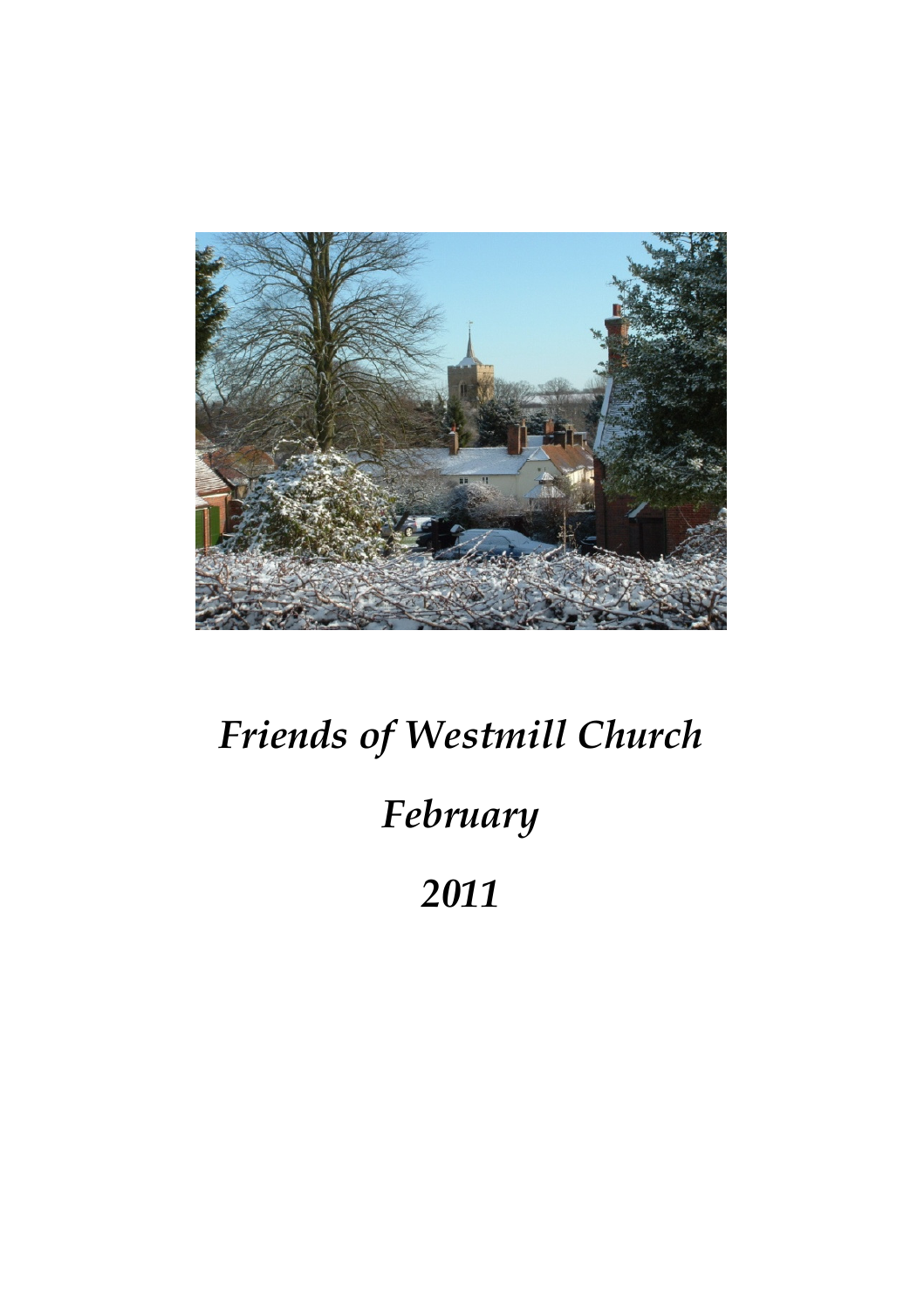## Friends of Westmill Church

On the 19th January 2011 over 30 local people attended a public meeting in our Village Hall and unanimously agreed to form a new charity here in the Village to be known as "Friends of Westmill Church" (FOWC). The prime purpose of (FOWC) is to raise funds for the repair and maintenance of the fabric of our village Church. The following people were elected to form the first management and fund raising committee:- Michael Thody (Chairman) Diane Bowtell (Secretary) Winston Pickup (Treasurer) Committee members:-Sally Cousins, Hilary Harding (Churchwarden) Liz Holland, Jan James, Nigel Leaney, Raymond Partridge, Sue Phipps (Churchwarden)

Nigel is building a web site for us so that we can cast a net far and wide for interest and funds for our charity, the website address will be www.friendsofwestmillchurch.org.uk

The committee is already planning a number of fund raising events.

There will a flower/music festival in the Church and Church Yard on the 9<sup>th</sup> & 10<sup>th</sup> July. Sally Cousins would be pleased to hear from anybody who could help her with flower arrangements; Sarah Hill (Vicar's wife) will be putting a programme together for a music extravaganza and would like to hear from anybody who has musical talent. It is planned to have the concert on the evening of the 9<sup>th</sup> July in the Church.

Jan and Liz are running a small lottery known as the "Church Roof Club" and will be in touch with everybody in the Village with more details of how to join

John King will be arranging a photographic display of Westmill scenes during the July event. John hopes that many people will enter a photo they have taken; he will then have a panel of judges to select